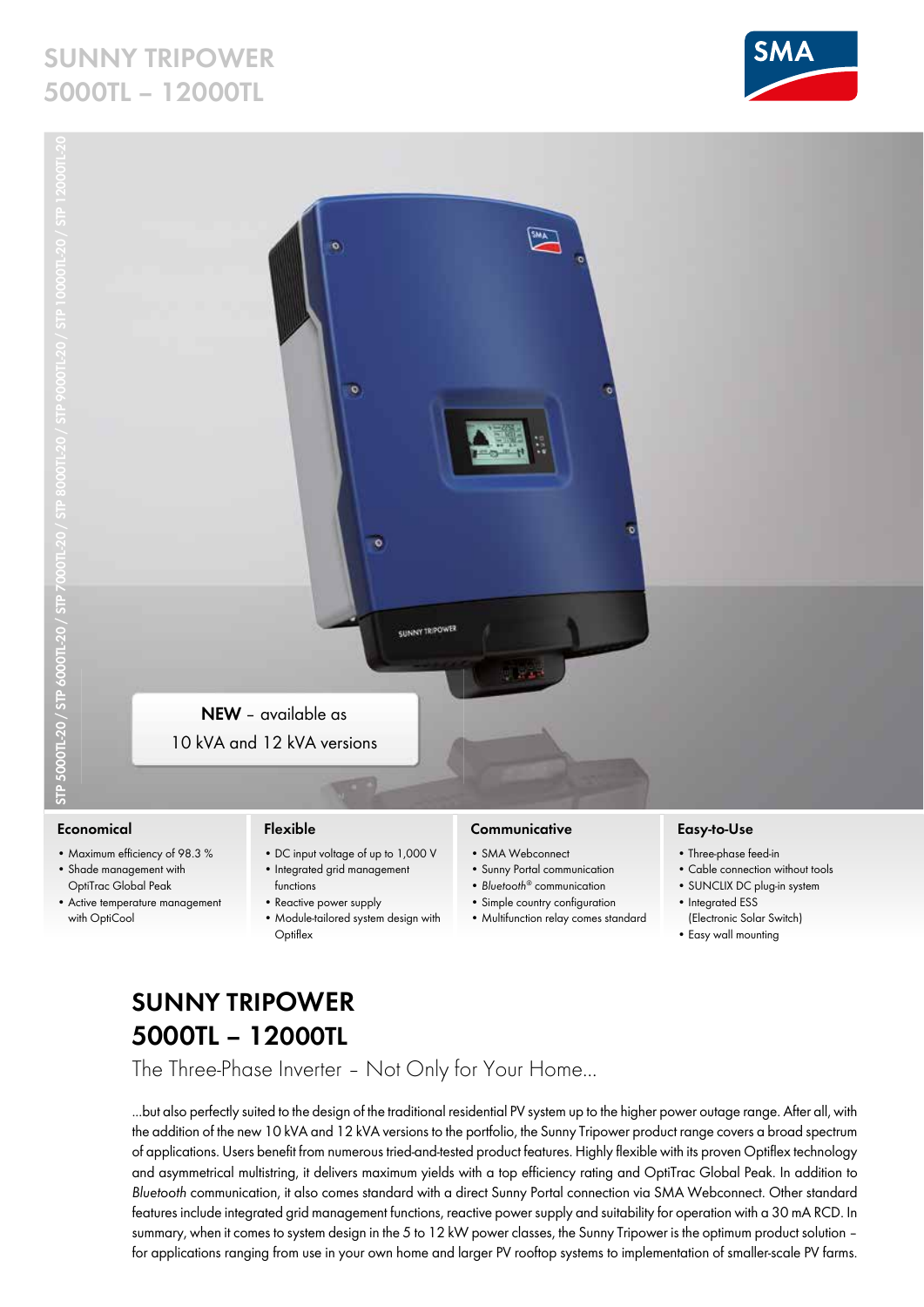# **SUNNY TRIPOWER 5000TL / 6000TL / 7000TL / 8000TL / 9000TL / 10000TL / 12000TL**

| <b>Technical Data</b>                                                                        | <b>Sunny Tripower</b><br>5000TL                     | <b>Sunny Tripower</b><br>6000TL                                                                                                                                                                                                                                                                                                 |
|----------------------------------------------------------------------------------------------|-----------------------------------------------------|---------------------------------------------------------------------------------------------------------------------------------------------------------------------------------------------------------------------------------------------------------------------------------------------------------------------------------|
| Input (DC)                                                                                   |                                                     |                                                                                                                                                                                                                                                                                                                                 |
| Max. DC power ( $\textcircled{e}$ cos $\varphi = 1$ )                                        | 5100W                                               | 6125W                                                                                                                                                                                                                                                                                                                           |
| Max. input voltage                                                                           | 1000 V                                              | 1000 V                                                                                                                                                                                                                                                                                                                          |
| MPP voltage range / rated input voltage                                                      | 245 V  800 V/580 V                                  | 295 V  800 V/580 V                                                                                                                                                                                                                                                                                                              |
| Min. input voltage / start input voltage                                                     | 150 V / 188 V                                       | 150 V / 188 V                                                                                                                                                                                                                                                                                                                   |
| Max. input current input A / input B                                                         | 11A/10A                                             | 11A/10A                                                                                                                                                                                                                                                                                                                         |
| Max. input current per string input A / input B                                              | 11A/10A                                             | 11A/10A                                                                                                                                                                                                                                                                                                                         |
| Number of independent MPP inputs / strings per MPP input                                     | 2 / A:2; B:2                                        | 2 / A:2; B:2                                                                                                                                                                                                                                                                                                                    |
| Output (AC)                                                                                  |                                                     |                                                                                                                                                                                                                                                                                                                                 |
| Rated power (@ 230 V, 50 Hz)                                                                 | 5000 W                                              | 6000W                                                                                                                                                                                                                                                                                                                           |
| Max. AC apparent power                                                                       | 5000 VA                                             | 6000 VA                                                                                                                                                                                                                                                                                                                         |
| Nominal AC voltage                                                                           | 3 / N / PE; 220 / 380 V                             | 3 / N / PE; 220 / 380 V                                                                                                                                                                                                                                                                                                         |
|                                                                                              | 3 / N / PE; 230 / 400 V<br>$3/N / PE$ ; 240 / 415 V | 3 / N / PE; 230 / 400 V<br>$3/N / PE$ ; 240 / 415 V                                                                                                                                                                                                                                                                             |
| Nominal AC voltage range                                                                     | 160  280 V                                          | 160 V  280 V                                                                                                                                                                                                                                                                                                                    |
| AC grid frequency / range                                                                    | 50 Hz, 60 Hz / -5 Hz  +5 Hz                         | 50 Hz, 60 Hz / -5 Hz  +5 Hz                                                                                                                                                                                                                                                                                                     |
| Rated power frequency / rated grid voltage                                                   | 50 Hz / 230 V                                       | 50 Hz / 230 V                                                                                                                                                                                                                                                                                                                   |
| Max. output current                                                                          | 7.3A                                                | 8.7 A                                                                                                                                                                                                                                                                                                                           |
| Power factor at rated power                                                                  |                                                     | $\mathbf{1}$                                                                                                                                                                                                                                                                                                                    |
| Adjustable displacement power factor                                                         | 0.8 overexcited  0.8 underexcited                   | 0.8 overexcited  0.8 underexcited                                                                                                                                                                                                                                                                                               |
| Feed-in phases / connection phases                                                           | 3/3                                                 | 3/3                                                                                                                                                                                                                                                                                                                             |
| Efficiency                                                                                   |                                                     |                                                                                                                                                                                                                                                                                                                                 |
| Max. efficiency / European efficiency                                                        | 98 % / 97.1 %                                       | 98 % / 97.4 %                                                                                                                                                                                                                                                                                                                   |
| <b>Protective devices</b>                                                                    |                                                     |                                                                                                                                                                                                                                                                                                                                 |
| DC disconnect device                                                                         |                                                     |                                                                                                                                                                                                                                                                                                                                 |
| Ground fault monitoring / grid monitoring                                                    | $\bullet$ / $\bullet$                               | $\bullet$ / $\bullet$                                                                                                                                                                                                                                                                                                           |
| DC reverse polarity protection / AC short-circuit current capability / galvanically isolated | $\bullet$ / $\bullet$ / -                           | $\bullet$ / $\bullet$ / -                                                                                                                                                                                                                                                                                                       |
| All-pole sensitive residual-current monitoring unit                                          |                                                     |                                                                                                                                                                                                                                                                                                                                 |
| Protection class (according to IEC 62103)/overvoltage category (according to IEC 60664-1)    | 1/111                                               | 1/111                                                                                                                                                                                                                                                                                                                           |
| General data                                                                                 |                                                     |                                                                                                                                                                                                                                                                                                                                 |
| Dimensions $(W/H/D)$                                                                         | 470 / 730 / 240 mm                                  | 470 / 730 / 240 mm                                                                                                                                                                                                                                                                                                              |
|                                                                                              | $(18.5 / 28.7 / 9.5$ inch)                          | $(18.5 / 28.7 / 9.5$ inch)                                                                                                                                                                                                                                                                                                      |
| Weight                                                                                       | 37 kg (81.6 lb)                                     | 37 kg (81.6 lb)                                                                                                                                                                                                                                                                                                                 |
| Operating temperature range                                                                  |                                                     | -25 °C  +60 °C (-13 °F  +140 °F) -25 °C  +60 °C (-13 °F  +140 °F)                                                                                                                                                                                                                                                               |
| Noise emission (typical)                                                                     | $40 \text{ dB}(A)$                                  | 40 dB(A)                                                                                                                                                                                                                                                                                                                        |
| Self-consumption (at night)                                                                  | 1W                                                  | 1W                                                                                                                                                                                                                                                                                                                              |
| Topology / cooling concept                                                                   | Transformerless / Opticool                          | Transformerless / Opticool                                                                                                                                                                                                                                                                                                      |
| Degree of protection (according to IEC 60529)                                                | <b>IP65</b>                                         | <b>IP65</b>                                                                                                                                                                                                                                                                                                                     |
| Climatic category (according to IEC 60721-3-4)                                               | 4K4H                                                | 4K4H                                                                                                                                                                                                                                                                                                                            |
| Maximum permissible value for relative humidity (non-condensing)                             | 100%                                                | 100%                                                                                                                                                                                                                                                                                                                            |
| Features                                                                                     |                                                     |                                                                                                                                                                                                                                                                                                                                 |
| DC connection / AC connection                                                                | SUNCLIX / spring-cage terminal                      | SUNCLIX / spring-cage terminal                                                                                                                                                                                                                                                                                                  |
| Display                                                                                      | Graphic                                             | Graphic                                                                                                                                                                                                                                                                                                                         |
| Interface: RS485, Bluetooth, Speedwire / Webconnect                                          | $\circ$ / $\bullet$ / $\bullet$                     | $\circ$ / $\bullet$ / $\bullet$                                                                                                                                                                                                                                                                                                 |
| Multifunction relay / Power Control Module                                                   | $\bullet$ / $\circ$                                 | $\bullet$ / $\circ$                                                                                                                                                                                                                                                                                                             |
| Guarantee: 5 / 10 / 15 / 20 / 25 years                                                       | 0/0/0/0/0                                           | 0/0/0/0/0                                                                                                                                                                                                                                                                                                                       |
| Certificates and permits (more available on request)                                         |                                                     | AS 4777, CE, CEI 0-21 <sup>3</sup> , C10/11:2012, DIN EN 62109-1, EN 50438 <sup>1</sup> , G59/3,<br>G83/2, IEC 61727/MEA <sup>2</sup> , IEC 61727/PEA <sup>2</sup> , IEC 62109-2, NEN EN 50438,<br>NRS 097-2-1, PPC, PPDS, RD 661/2007, RD 1699:2011, SI 4777,<br>UTE C15-712-1, VDE0126-1-1, VDE AR-N 4105, VFR 2013, VFR 2014 |
| Type designation                                                                             | STP 5000TL-20                                       | <b>STP 6000TL-20</b>                                                                                                                                                                                                                                                                                                            |
|                                                                                              |                                                     |                                                                                                                                                                                                                                                                                                                                 |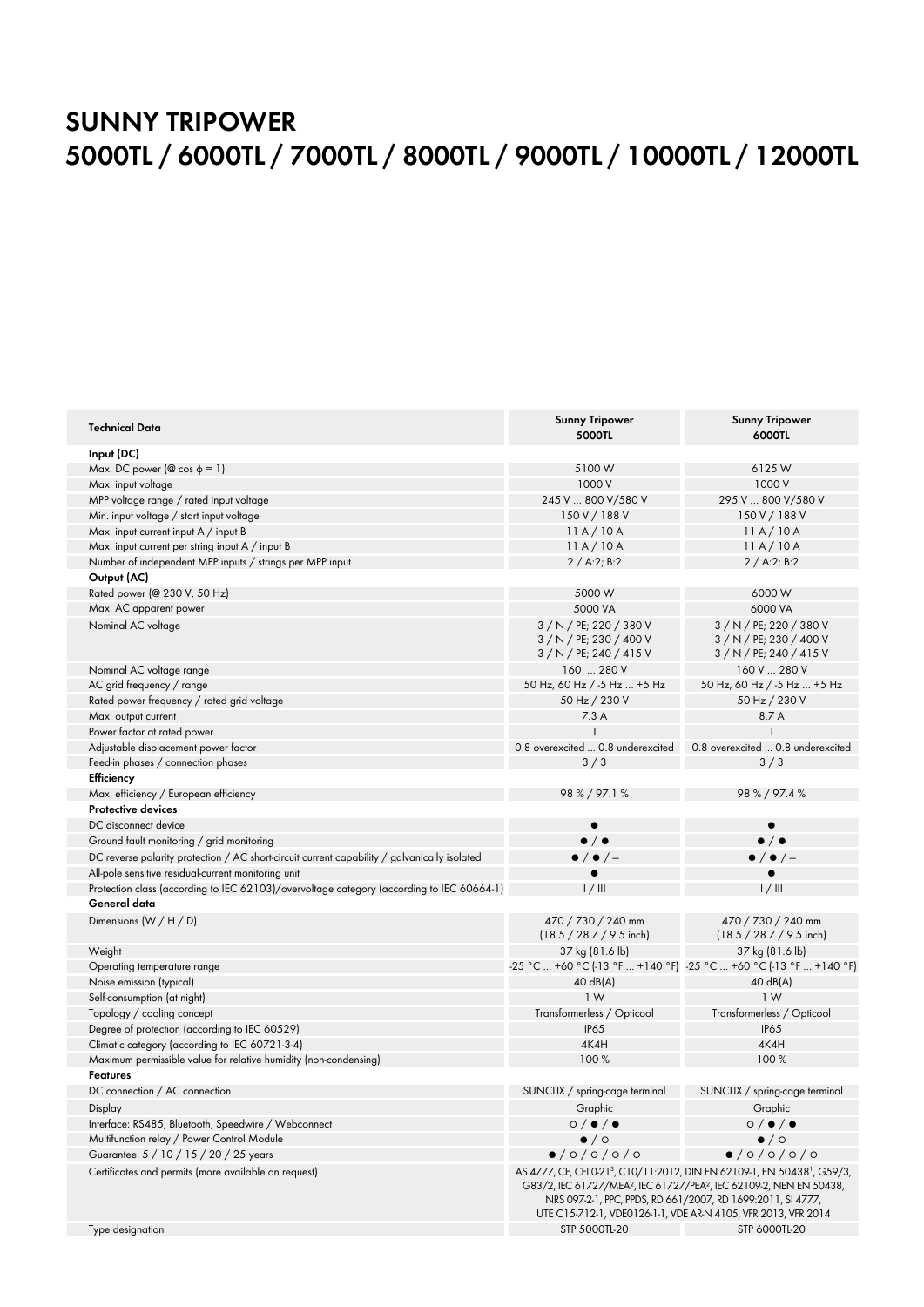| <b>Sunny Tripower</b><br><b>7000TL</b>                                       | <b>Sunny Tripower</b><br>8000TL                                                                                                                                                                 | <b>Sunny Tripower</b><br><b>9000TL</b>                                       |
|------------------------------------------------------------------------------|-------------------------------------------------------------------------------------------------------------------------------------------------------------------------------------------------|------------------------------------------------------------------------------|
| 7175W                                                                        | 8200W                                                                                                                                                                                           | 9225W                                                                        |
| 1000 V                                                                       | 1000 V                                                                                                                                                                                          | 1000 V                                                                       |
| 290 V  800 V / 580 V                                                         | 330 V  800 V / 580 V                                                                                                                                                                            | 370 V  800 V / 580 V                                                         |
| 150 V / 188 V                                                                | 150 V / 188 V                                                                                                                                                                                   | 150 V / 188 V                                                                |
| 15A/10A                                                                      | 15A/10A                                                                                                                                                                                         | 15A/10A                                                                      |
| 15A/10A                                                                      | 15A/10A                                                                                                                                                                                         | 15A/10A                                                                      |
| 2 / A:2; B:2                                                                 | 2 / A:2; B:2                                                                                                                                                                                    | 2 / A:2; B:2                                                                 |
|                                                                              |                                                                                                                                                                                                 |                                                                              |
| 7000W                                                                        | 8000W                                                                                                                                                                                           | 9000W                                                                        |
| 7000 VA                                                                      | 8000 VA                                                                                                                                                                                         | 9000 VA                                                                      |
| 3 / N / PE; 220 / 380 V<br>3 / N / PE; 230 / 400 V<br>$3/N/PE$ ; 240 / 415 V | 3 / N / PE; 220 / 380 V<br>3 / N / PE; 230 / 400 V<br>$3/N/PE$ ; 240 / 415 V                                                                                                                    | 3 / N / PE; 220 / 380 V<br>3 / N / PE; 230 / 400 V<br>$3/N/PE$ ; 240 / 415 V |
| 160 V  280 V                                                                 | 160 V  280 V                                                                                                                                                                                    | 160 V  280 V                                                                 |
| 50 Hz, 60 Hz / -5 Hz  +5 Hz                                                  | 50 Hz, 60 Hz / -5 Hz  +5 Hz                                                                                                                                                                     | 50 Hz, 60 Hz / -5 Hz  +5 Hz                                                  |
| 50 Hz / 230 V                                                                | 50 Hz / 230 V                                                                                                                                                                                   | 50 Hz / 230 V                                                                |
| 10.2A                                                                        | 11.6 A                                                                                                                                                                                          | 13.1A                                                                        |
|                                                                              |                                                                                                                                                                                                 |                                                                              |
| 0.8 overexcited  0.8 underexcited                                            | 0.8 overexcited  0.8 underexcited                                                                                                                                                               | 0.8 overexcited  0.8 underexcited                                            |
| 3/3                                                                          | 3/3                                                                                                                                                                                             | 3/3                                                                          |
| 98 % / 97.5 %                                                                | 98%/97.6%                                                                                                                                                                                       | 98%/97.6%                                                                    |
| $\bullet$ / $\bullet$                                                        | $\bullet$ / $\bullet$                                                                                                                                                                           | $\bullet$ / $\bullet$                                                        |
| $\bullet$ / $\bullet$ / -                                                    | $\bullet$ / $\bullet$ / -                                                                                                                                                                       | $\bullet$ / $\bullet$ / -                                                    |
|                                                                              |                                                                                                                                                                                                 |                                                                              |
| 1/111                                                                        | 1/111                                                                                                                                                                                           | 1/111                                                                        |
|                                                                              |                                                                                                                                                                                                 |                                                                              |
| 470 / 730 / 240 mm<br>$(18.5 / 28.7 / 9.5$ inch)                             | 470 / 730 / 240 mm<br>$(18.5 / 28.7 / 9.5$ inch)                                                                                                                                                | 470 / 730 / 240 mm<br>$(18.5 / 28.7 / 9.5$ inch)                             |
| 37 kg (81.6 lb)                                                              | 37 kg (81.6 lb)                                                                                                                                                                                 | 37 kg (81.6 lb)                                                              |
| -25 °C  +60 °C (-13 °F  +140 °F)                                             | -25 °C  +60 °C (-13 °F  +140 °F)                                                                                                                                                                | -25 °C  +60 °C (-13 °F  +140 °F)                                             |
| 40 dB(A)                                                                     | 40 dB(A)                                                                                                                                                                                        | 40 dB(A)                                                                     |
| 1 W                                                                          | 1W                                                                                                                                                                                              | 1W                                                                           |
| Transformerless / Opticool                                                   | Transformerless / Opticool                                                                                                                                                                      | Transformerless / Opticool                                                   |
| <b>IP65</b>                                                                  | <b>IP65</b>                                                                                                                                                                                     | <b>IP65</b>                                                                  |
| 4K4H                                                                         | 4K4H                                                                                                                                                                                            | 4K4H                                                                         |
| 100%                                                                         | 100%                                                                                                                                                                                            | 100%                                                                         |
|                                                                              |                                                                                                                                                                                                 |                                                                              |
| SUNCLIX / spring-cage terminal                                               | SUNCLIX / spring-cage terminal                                                                                                                                                                  | SUNCLIX / spring-cage terminal                                               |
| Graphic                                                                      | Graphic                                                                                                                                                                                         | Graphic                                                                      |
| $\circ$ / $\bullet$ / $\bullet$                                              | $\circ$ / $\bullet$ / $\bullet$                                                                                                                                                                 | $\circ$ / $\bullet$ / $\bullet$                                              |
| $\bullet$ / $\circ$                                                          | $\bullet$ / $\circ$                                                                                                                                                                             | $\bullet$ / $\circ$                                                          |
| 0/0/0/0/0                                                                    | 0/0/0/0/0                                                                                                                                                                                       | 0/0/0/0/0                                                                    |
|                                                                              | AS 4777, CE, CEI 0-21 <sup>3</sup> , C10/11:2012, DIN EN 62109-1, EN 50438 <sup>1</sup> , G59/3,<br>G83/2, IEC 61727/MEA <sup>2</sup> , IEC 61727/PEA <sup>2</sup> , IEC 62109-2, NEN EN 50438, |                                                                              |
|                                                                              | NRS 097-2-1, PPC, PPDS, RD 661/2007, RD 1699:2011, SI 4777, UTE C15-712-1,<br>VDE0126-1-1, VDE AR-N 4105, VFR 2013, VFR 2014                                                                    |                                                                              |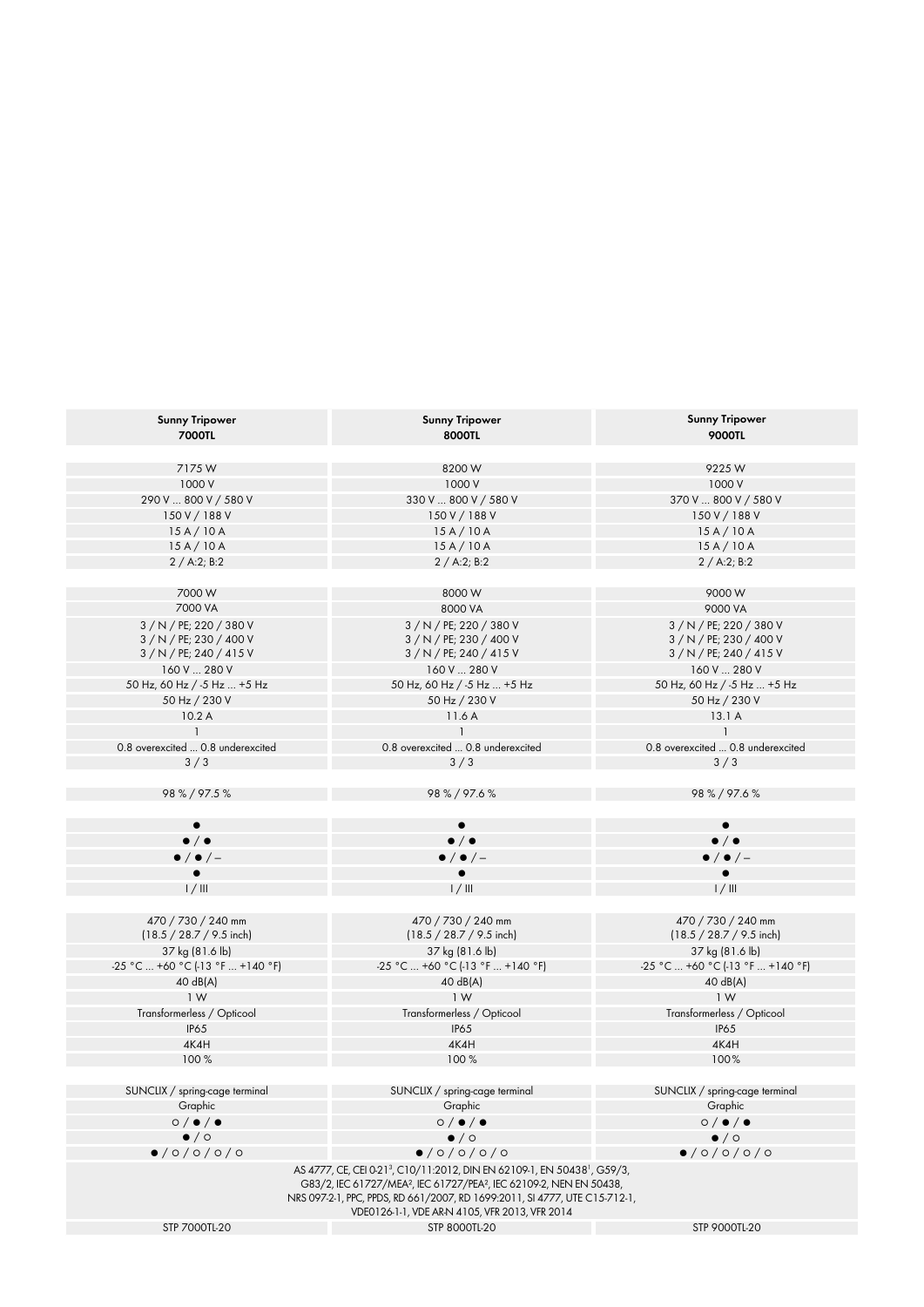

### **Accessories**





RS485 interface 485BRD-10

<sup>1</sup> Does not apply to all national appendices of EN 50438 2Only STP 9000TL-20

3 Only with external NS protection

4 AS 4777, SI4777 available as of September 1, 2014 5 Available as of October 2014

● Standard feature ○ Optional feature — Not available Last updated: August 2014 Data at nominal conditions

| <b>Sunny Tripower</b>             | <b>Sunny Tripower</b>                                                                                          |
|-----------------------------------|----------------------------------------------------------------------------------------------------------------|
| 10000TL                           | 12000TL <sup>5</sup>                                                                                           |
|                                   |                                                                                                                |
| 10250W                            | 12275W                                                                                                         |
| 1000 V                            | 1000 V                                                                                                         |
| 370 V  800 V / 580 V              | 440 V  800 V / 580 V                                                                                           |
| 150 V / 188 V                     | 150 V / 188 V                                                                                                  |
| 18A/10A                           | 18A/10A                                                                                                        |
| 18A/10A                           | 18A/10A                                                                                                        |
| 2 / A:2; B:2                      | 2 / A:2; B:2                                                                                                   |
|                                   |                                                                                                                |
| 10000W                            | 12000W                                                                                                         |
| 10000 VA                          | 12000 VA                                                                                                       |
| 3 / N / PE; 220 / 380 V           | 3 / N / PE; 220 / 380 V                                                                                        |
| 3 / N / PE; 230 / 400 V           | 3 / N / PE; 230 / 400 V                                                                                        |
| 3 / N / PE; 240 / 415 V           | 3 / N / PE; 240 / 415 V                                                                                        |
| 160 V  280 V                      | 160 V  280 V                                                                                                   |
| 50 Hz, 60 Hz / -5 Hz  +5 Hz       | 50 Hz, 60 Hz / -5 Hz  +5 Hz                                                                                    |
| 50 Hz / 230 V                     | 50 Hz / 230 V                                                                                                  |
| 14.5A                             | 17.4A                                                                                                          |
| $\mathbf{1}$                      | $\mathbf{1}$                                                                                                   |
| 0.8 overexcited  0.8 underexcited | 0.8 overexcited  0.8 underexcited                                                                              |
| 3/3                               | 3/3                                                                                                            |
|                                   |                                                                                                                |
| 98%/97.6%                         | 98.3%/97.9%                                                                                                    |
|                                   |                                                                                                                |
|                                   |                                                                                                                |
| $\bullet$ / $\bullet$             | $\bullet$ / $\bullet$                                                                                          |
| $\bullet$ / $\bullet$ / -         | $\bullet$ / $\bullet$ / -                                                                                      |
|                                   | $\bullet$                                                                                                      |
| 1/111                             | 1/111                                                                                                          |
|                                   |                                                                                                                |
| 470 / 730 / 240 mm                | 470 / 730 / 240 mm                                                                                             |
| (18.5 / 28.7 / 9.5 inches)        | $(18.5 / 28.7 / 9.5$ inch)                                                                                     |
| 37 kg (81.6 lb)                   | 38 kg / 84 lbs                                                                                                 |
| -25°C  +60 °C (-13 °F  +140 °F)   | -25°C  +60 °C (-13 °F  +140 °F)                                                                                |
| 40 dB(A)                          | 40 dB(A)                                                                                                       |
| 1 W                               | 1W                                                                                                             |
| Transformerless / Opticool        | Transformerless / Opticool                                                                                     |
| <b>IP65</b>                       | <b>IP65</b>                                                                                                    |
| 4K4H                              | 4K4H                                                                                                           |
| 100%                              | 100%                                                                                                           |
|                                   |                                                                                                                |
| SUNCLIX / spring-cage terminal    | SUNCLIX / spring-cage terminal                                                                                 |
| Graphic                           | Graphic                                                                                                        |
| 0/①                               | $\circ$ / $\bullet$ / $\bullet$                                                                                |
| $\bullet$ / $\circ$               | $\bullet$ / $\circ$                                                                                            |
| 0/0/0/0/0                         | 0/0/0/0/0                                                                                                      |
|                                   | AS 4777 <sup>4</sup> , CE, CEI 0-21 <sup>3</sup> , C10/11:2012, DIN EN 62109-1, EN 50438 <sup>1</sup> , G59/3, |
|                                   | G83/2, IEC 61727/MEA <sup>2</sup> , IEC 61727/PEA <sup>2</sup> , IEC 62109-2, NEN EN 50438,                    |
|                                   | NRS 097-2-1, PPC, PPDS, RD 661/2007, RD 1699:2011, SI 47774, UTE C15-712-1,                                    |
|                                   | VDE0126-1-1, VDE AR-N 4105, VFR 2013, VFR 2014                                                                 |
| STP 10000TL-20                    | STP 12000TL-20                                                                                                 |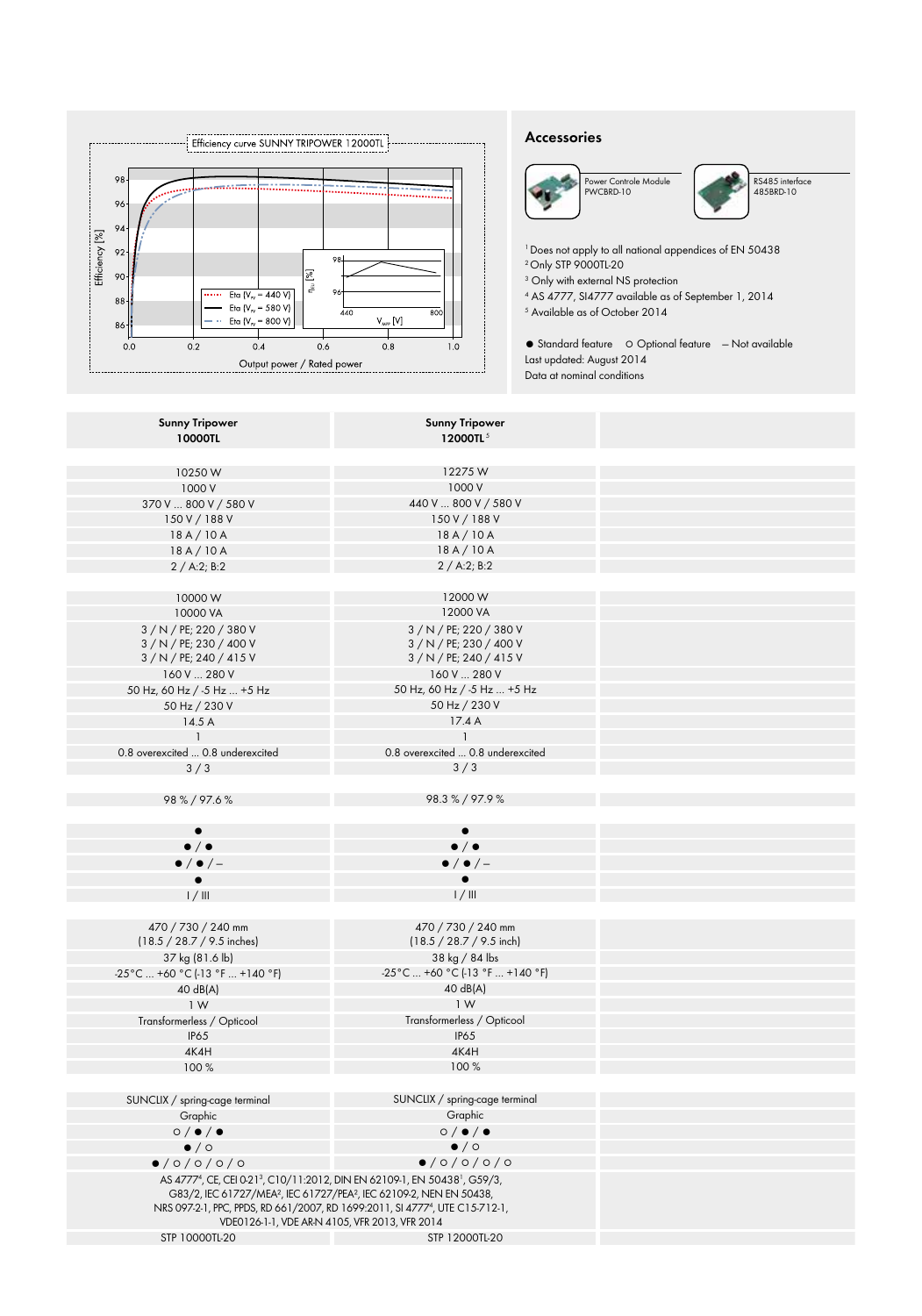# **www.SunnyPortal.com**

Professional management, monitoring and presentation of PV plants